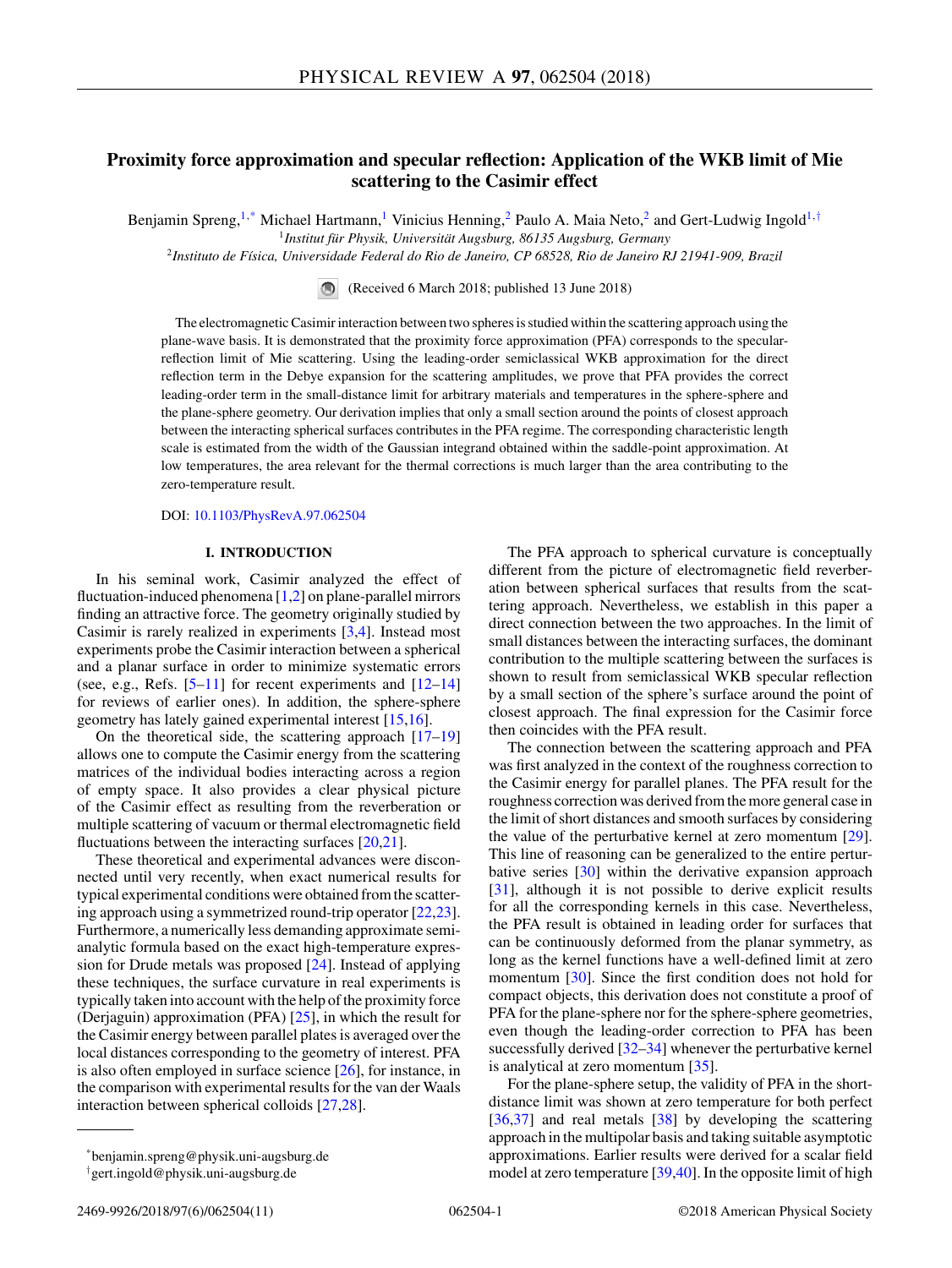<span id="page-1-0"></span>

FIG. 1. Scattering geometry consisting of two spheres with radii  $R_1$  and  $R_2$  and a surface-to-surface distance *L*. The distance between the spheres' centers is  $\mathcal{L} = R_1 + R_2 + L$ . The round trip discussed in the text is displayed between the two spheres.

temperatures, a similar derivation was recently undertaken for perfect metals [\[41\]](#page-10-0). Reference [\[42\]](#page-10-0) derived an exact formula, also compatible with the PFA leading-order result, for Drude metals in the high-temperature limit by using bispherical multipoles.

Here, we consider the general case of arbitrary temperatures and materials. Our setup consists of two spheres with radii *R*<sup>1</sup> and  $R_2$  in empty space, at a distance of closest approach  $L$ , as indicated in Fig. 1. The center-to-center distance is  $\mathcal{L} = L +$  $R_1 + R_2$  along the *z* axis. The plane-sphere case is obtained at any step of our derivation by taking the radius of one sphere to infinity.

The sphere-sphere Casimir interaction has been analyzed within the scattering approach for large and moderate distances [\[15,18,](#page-9-0)[43,44\]](#page-10-0). In addition, corrections to PFA were obtained analytically for idealized boundary conditions at zero temperature [\[45\]](#page-10-0), and numerically for more general situations [\[34\]](#page-10-0). Commonly, the scattering formula is expanded in terms of angular momentum multipolar waves, which is particularly natural for not too small distances. In this paper, we show that the linear momentum representation is better adapted to the short-distance PFA regime  $L \ll R_1, R_2$  because of its direct connection to the physical picture of specular reflection between the spherical surfaces.

Our derivation brings into light the main physical ingredients underlying the PFA regime. We show that only the direct reflection term in the Debye expansion [\[46\]](#page-10-0) of the Mie scattering matrix contributes. Moreover, this contribution is taken in the semiclassical WKB approximation, which has a direct physical interpretation in terms of specular reflection by the sphere's surface [\[47\]](#page-10-0). More importantly, the multiple scattering between the surfaces defines a scale for the variation of the momentum component parallel to the *x*-*y* plane. This scale will allow us to specify the spherical cap on the spheres that actually contributes in the PFA regime.

Our semiclassical WKB derivation in the momentum representation should not be confused with the semiclassical treatments of the Casimir interaction in the position representation [\[48–50\]](#page-10-0). The standard Gutzwiller trace formula fails badly in the PFA regime because the relevant surface area increases as one approaches this limit [\[49\]](#page-10-0). In other words, the semiclassical PFA limit cannot be connected to periodic orbits obtained from a stationary-phase approximation in the position representation, because position is poorly resolved in this limit. On the other hand, the condition of specular reflection makes the integration range for the conjugate momentum variable increasingly narrow as the distance between the spheres becomes very small compared to their radii, allowing us to obtain the PFA result from a saddle-point approximation for the scattering formula.

The paper is organized as follows. Section  $II$  presents the general development of the scattering formula for the Casimir free energy in the plane-wave basis. The following sections apply this formalism to the case of two spheres in the shortdistance limit. The Mie scattering matrix elements in the planewave basis, for arbitrary directions of incidence, are presented in Sec. [III.](#page-2-0) The corresponding WKB approximation is derived in Sec. [IV](#page-3-0) and Sec. [V](#page-3-0) calculates the resulting Casimir free energy in the saddle-point approximation. Section [VI](#page-5-0) presents an estimation of the area on the spheres that actually contributes in the short-distance limit. Concluding remarks are presented in Sec. [VII](#page-7-0) and the appendixes contain some additional technical details.

#### **II. CASIMIR FREE ENERGY IN THE PLANE-WAVE BASIS**

In a homogeneous medium, the electric and the magnetic field satisfy the vector Helmholtz equation. A convenient basis set consists of plane waves characterized by a wave vector **K** and the polarization *p*. In order to define the polarization basis, we assume a given *z* axis which can be appropriately fixed later on and choose an incidence plane spanned by the *z* axis and the wave vector **K**. Denoting unit vectors by a hat, we obtain the basis vectors for transverse electric (TE) and transverse magnetic (TM) modes as

$$
\hat{\epsilon}_{\text{TE}} = \frac{\hat{\mathbf{z}} \times \hat{\mathbf{K}}}{|\hat{\mathbf{z}} \times \hat{\mathbf{K}}|}, \quad \hat{\epsilon}_{\text{TM}} = \hat{\epsilon}_{\text{TE}} \times \hat{\mathbf{K}}.
$$
 (1)

Thus the TE polarization is perpendicular to the incidence plane while the TM polarization lies in it.

As we will see later in this section, it is convenient to fix the frequency which by means of the dispersion relation is obtained as  $\omega = c|\mathbf{K}|$  with *c* being the speed of light. It is then sufficient to specify the projection  $\mathbf{k} = (K_x, K_y, 0)$  of the wave vector **K** onto the *x*-*y* plane perpendicular to the *z* axis. In order to uniquely define the wave vector, we finally need to fix the direction of the propagation in the *z* direction by

$$
K_z = \phi k_z, \quad k_z \equiv (\omega^2/c^2 - \mathbf{k}^2)^{1/2},
$$
 (2)

with  $\phi = \pm 1$ . We thus arrive at the angular spectral representation expressing the plane-wave basis as  $\{|\omega, \mathbf{k}, p, \phi\rangle\}$  [\[51\]](#page-10-0). In position space, the basis functions read

$$
\langle x, y, z | \omega, \mathbf{k}, p, \phi \rangle = \hat{\boldsymbol{\epsilon}}_p \left( \frac{1}{2\pi} \left| \frac{\omega}{ck_z} \right| \right)^{1/2} e^{i(\mathbf{k} \mathbf{r} + \phi k_z z)}, \quad (3)
$$

where  $\mathbf{r} = (x, y, 0)$ . The normalization factor is appropriate for the angular spectral representation where the integration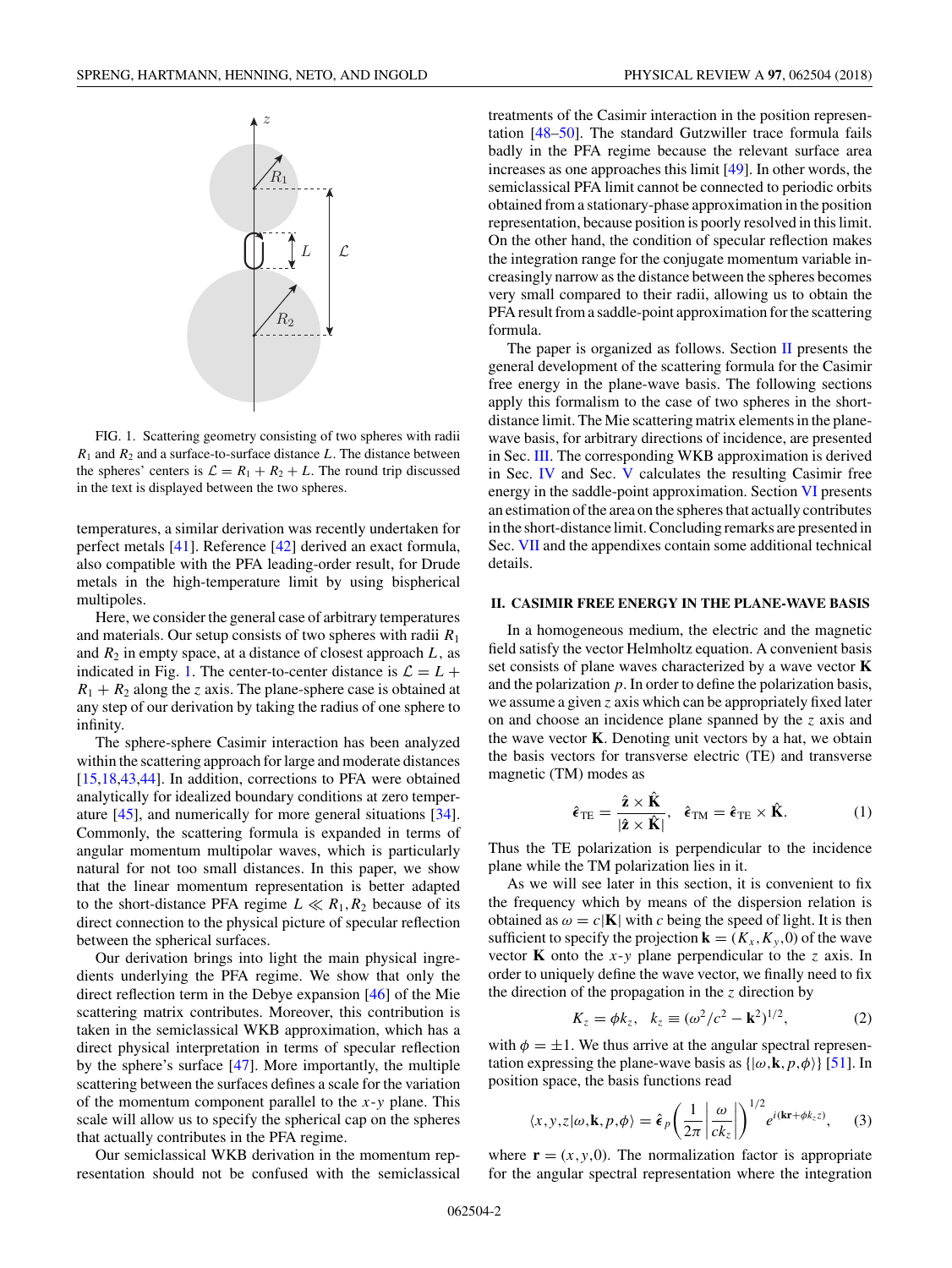<span id="page-2-0"></span>is performed over the frequency and the projection of the wave vector into the *x*-*y* plane.

For the purpose of this section, we consider two arbitrary objects that can be separated by a plane parallel to the *x*-*y* plane. The reference point of object 1 is located in the origin and the reference point of object 2 is located at  $z = \mathcal{L}$ . The starting point of our analysis is the scattering approach to the Casimir effect in imaginary frequencies  $\xi = i\omega$ , where the free energy is expressed as [\[17,18\]](#page-9-0)

$$
\mathcal{F} = \frac{k_{\rm B}T}{2} \sum_{n=-\infty}^{\infty} \text{tr} \log \left[1 - \mathcal{M}(|\xi_n|) \right] \tag{4}
$$

in terms of a sum over the Matsubara frequencies  $\xi_n =$  $2\pi n k_B T/\hbar$ . The central object here is the round-trip operator

$$
\mathcal{M} = \mathcal{R}_1 \mathcal{T}_{12} \mathcal{R}_2 \mathcal{T}_{21} \tag{5}
$$

describing a complete round trip of an electromagnetic wave between the two scatterers in the order indicated in Fig. [1.](#page-1-0)  $\mathcal{R}_i$  denotes the reflection operator at object  $j = 1,2$  and  $\mathcal{T}_{21}$ describes a translation from the reference frame of object 1 to the reference frame of object 2, and vice versa for  $T_{12}$ .

In the plane-wave basis the translation operators are diagonal with matrix elements  $e^{-\kappa \mathcal{L}}$ , where  $\kappa = (\xi^2/c^2 + k^2)^{1/2}$ denotes the *z* component of the wave vector associated with the imaginary frequency *ξ* . As the frequency *ξ* remains constant during a round trip, we suppress the notation *ξ* in the labeling of the basis elements.

The logarithm in (4) can be expanded in a Mercator series

$$
\mathcal{F} = -\frac{k_{\rm B}T}{2} \sum_{n=-\infty}^{\infty} \sum_{r=1}^{\infty} \frac{1}{r} \text{tr} \mathcal{M}^r(|\xi_n|) \tag{6}
$$

and the trace of the *r*th power of the round-trip operator is given by

tr
$$
M^{r} = \sum_{p_1,\ldots,p_{2r}} \int \frac{d\mathbf{k}_1 \ldots d\mathbf{k}_{2r}}{(2\pi)^{4r}} \prod_{j=1}^{r} e^{-(\kappa_{2j}+\kappa_{2j-1})\mathcal{L}}
$$
  
×  $\langle \mathbf{k}_{2j+1}, p_{2j+1}, -|\mathcal{R}_1|\mathbf{k}_{2j}, p_{2j}, + \rangle$   
×  $\langle \mathbf{k}_{2j}, p_{2j}, +|\mathcal{R}_2|\mathbf{k}_{2j-1}, p_{2j-1}, -\rangle$ . (7)

Here, we have used the convention of cyclic indices  $p_{2r+1} \equiv$ *p*<sub>1</sub> and  $\mathbf{k}_{2r+1} \equiv \mathbf{k}_1$ . Equations (6) and (7) can be interpreted as an expansion in round trips. The free energy consists of contributions from a single round trip within the cavity, up to infinitely large numbers of round trips. Also, the expansion in round trips is a natural way to compute tr log  $(1 - M)$  of a nondiagonal round-trip operator  $M$  expressed in a continuous basis.

The exponential factor in (7) might suggest that the component in *z* direction  $\kappa$  of the imaginary wave vectors is constrained to values of the order of  $1/\mathcal{L}$ . However, we will see later for the special case of the sphere-sphere configuration that the reflection matrix elements grow exponentially with the size of the corresponding objects. As a consequence, much larger values for  $\kappa$  of the order of  $1/L$  are possible, where *L* denotes the closest distance between the two objects.

While our discussion so far was fairly general, we will specialize on the geometry of two spheres in the following sections.

## **III. SCATTERING AT A SPHERE**

While the translation operators in the plane-wave basis are trivial, the reflection operators require more care. For scattering at a single sphere, we can make the scattering plane spanned by the initial and the reflected wave vectors coincide with the incidence plane defining the polarizations as explained in Sec. [II.](#page-1-0) In the sphere-sphere setup shown in Fig. [1,](#page-1-0) however, the *z* axis is defined by the centers of the two spheres. Then, in general, the scattering plane and the incidence plane will not coincide and one has to change the polarization basis as explained in Appendix [A.](#page-7-0) Nevertheless, it will turn out that the results can mostly be cast in quantities familiar from the standard Mie theory, allowing us to relate PFA to the concepts of geometrical optics.

Then, the matrix elements of the reflection operator  $R$  at a sphere are given by

$$
\langle \mathbf{k}_j, TM | \mathcal{R} | \mathbf{k}_i, TM \rangle = \frac{2\pi c}{\xi \kappa_j} [AS_2(\Theta) + BS_1(\Theta)],
$$
  

$$
\langle \mathbf{k}_j, TE | \mathcal{R} | \mathbf{k}_i, TE \rangle = \frac{2\pi c}{\xi \kappa_j} [AS_1(\Theta) + BS_2(\Theta)],
$$
  

$$
\langle \mathbf{k}_j, TM | \mathcal{R} | \mathbf{k}_i, TE \rangle = -\frac{2\pi c}{\xi \kappa_j} [CS_1(\Theta) + DS_2(\Theta)],
$$
  

$$
\langle \mathbf{k}_j, TE | \mathcal{R} | \mathbf{k}_i, TM \rangle = \frac{2\pi c}{\xi \kappa_j} [CS_2(\Theta) + DS_1(\Theta)],
$$
 (8)

where the prefactor results from the normalization within the angular spectral representation. Here, we have omitted the value of  $\phi$  which should be different for the two waves involved in a matrix element. In addition, the signs of *C* and *D* depend on the direction of propagation as specified in Eq. [\(A8\)](#page-8-0). The Mie scattering amplitudes for polarizations perpendicular and parallel to the scattering plane are given by [\[52\]](#page-10-0)

$$
S_1(\Theta) = \sum_{\ell=1}^{\infty} \frac{2\ell+1}{\ell(\ell+1)} [a_{\ell}\pi_{\ell}(\cos(\Theta)) + b_{\ell}\tau_{\ell}(\cos(\Theta))],
$$
  

$$
S_2(\Theta) = \sum_{\ell=1}^{\infty} \frac{2\ell+1}{\ell(\ell+1)} [a_{\ell}\tau_{\ell}(\cos(\Theta)) + b_{\ell}\pi_{\ell}(\cos(\Theta))],
$$
 (9)

respectively. The scattering angle is defined relative to the forward direction (cf. Fig. [2\)](#page-3-0) and, for imaginary frequencies, is given by

$$
\cos(\Theta) = -\frac{c^2}{\xi^2} (\mathbf{k}_i \cdot \mathbf{k}_j + \kappa_i \kappa_j). \tag{10}
$$

The angular functions  $\pi_{\ell}$  and  $\tau_{\ell}$  are defined by [\[52\]](#page-10-0)

$$
\pi_{\ell}(z) = P_{\ell}'(z),
$$
  
\n
$$
\tau_{\ell}(z) = -(1 - z^2)P_{\ell}''(z) + zP_{\ell}'(z),
$$
\n(11)

with the Legendre polynomials  $P_{\ell}$  and the prime denoting a derivative with respect to the argument *z*.

The coefficients *A*, *B*, *C*, and *D* are functions of  $\mathbf{k}_i$ and  $\mathbf{k}_i$ . Explicit expressions are derived in [A](#page-7-0)ppendix A and given in [\(A8\)](#page-8-0). The Mie coefficients  $a_{\ell}$  and  $b_{\ell}$  [\[52\]](#page-10-0) represent the partial wave electric and magnetic multipole scattering amplitudes, respectively, for an isotropic sphere. They depend on the electromagnetic response of the sphere material. For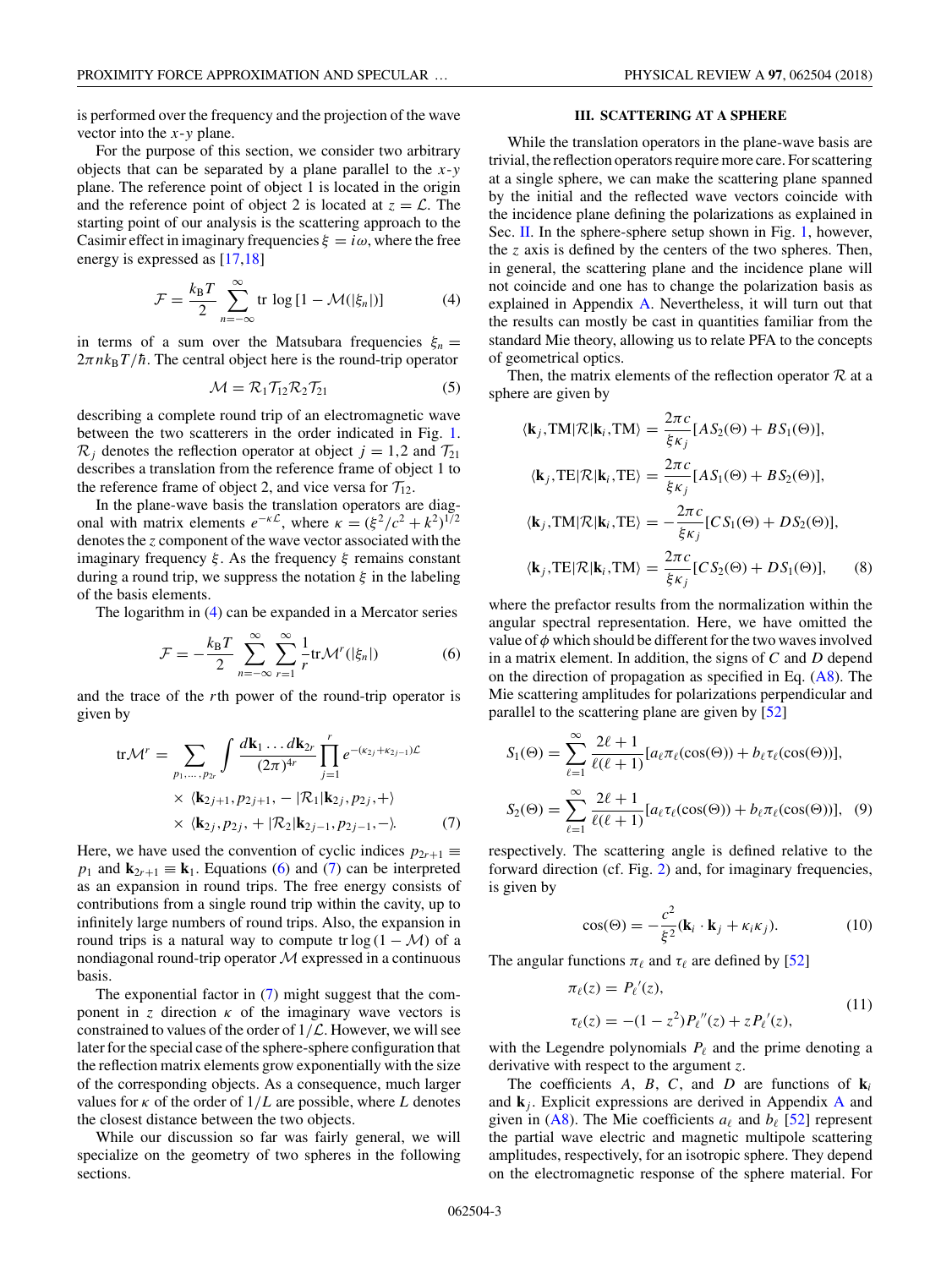<span id="page-3-0"></span>

FIG. 2. Geometrical optics limit for the direct reflection by a sphere of radius *R*. Within the WKB approximation, a given scattering angle  $\Theta$  defines the impact parameter  $b = R \cos(\Theta/2)$ . Seen from the tangent plane to the sphere, the angle of incidence is given by  $(\pi - \Theta)/2$ . The missing phase of a ray with frequency  $\omega$  reflected on the sphere's surface with respect to a corresponding ray passing via the sphere's center before being deflected amounts to  $2(\omega R/c) \sin(\Theta/2)$ .

simplicity, we restrict ourselves to homogeneous nonmagnetic spheres in the following.

#### **IV. WKB APPROXIMATION**

In order to obtain PFA as the leading asymptotics for large radii  $R_1, R_2 \gg L$ , asymptotic expressions for the matrix elements are required. For this purpose, it is convenient to write the scattering amplitudes by means of the Debye expansion [\[47\]](#page-10-0), i.e., a decomposition into an infinite series of terms representing multiple internal reflections. In the limit of a large radius *R,* the direct reflection term of the Debye expansion gives the main contribution since the phase factor acquired by propagation inside the spheres yields exponentially small terms when considering the imaginary frequency domain.

For real frequencies and large size parameters  $\omega R/c \gg 1$ , the asymptotic expression for the direct reflection term has been derived from the WKB approximations for the Mie coefficients and angular functions by taking the saddle-point approximation for the integral over angular momenta [\[46\]](#page-10-0). The resulting expression is valid for all scattering directions except near the forward one, which is not relevant for the Casimir interaction. In fact, the Casimir energy as given by [\(6\)](#page-2-0) and [\(7\)](#page-2-0) is obtained from round trips containing only backward scattering channels. Instead of real frequencies, we need the asymptotics for imaginary frequencies *ξ,* for which a very similar WKB derivation can be performed. The resulting expression coincides with the one obtained for real frequencies *ω* after replacing *ω* → *iξ*. The leading asymptotics of the scattering amplitude is then given by

$$
S_p(\Theta) \simeq \frac{1}{2} (\xi R/c) r_p ((\pi - \Theta)/2) e^{2(\xi R/c) \sin(\Theta/2)}, \qquad (12)
$$

with  $p = 1,2$  corresponding to TE and TM modes, respectively.  $r_{\text{TE}}$  and  $r_{\text{TM}}$  are the familiar Fresnel reflection coefficients [\[53\]](#page-10-0) for a wave in vacuum impinging at an angle of incidence *θ* on a medium with permittivity *ε*,

$$
r_{\text{TE}}(\theta) = \frac{\cos(\theta) - \sqrt{\varepsilon - \sin^2(\theta)}}{\cos(\theta) + \sqrt{\varepsilon - \sin^2(\theta)}},
$$
  
\n
$$
r_{\text{TM}}(\theta) = \frac{\varepsilon \cos(\theta) - \sqrt{\varepsilon - \sin^2(\theta)}}{\varepsilon \cos(\theta) + \sqrt{\varepsilon - \sin^2(\theta)}}.
$$
\n(13)

The asymptotics of the scattering amplitudes can be understood in terms of geometrical optics in the real frequency domain [\[54\]](#page-10-0). For a given scattering angle  $\Theta$ , the main contribution to  $S_1$  and  $S_2$  in Eq. [\(9\)](#page-2-0) comes from the neighborhood of the angular momentum value  $\ell = (\omega R/c) \cos(\Theta/2)$  [\[54\]](#page-10-0). In the semiclassical approximation, the localization principle [\[47\]](#page-10-0) connects waves with angular momentum  $\ell \gg 1$  to localized rays defining an impact parameter  $b = (c/\omega)\ell$ . Thus the derivation of the WKB approximation (12) defines rays corresponding to the impact parameter  $b = R \cos(\Theta/2)$  shown in Fig. 2. Such rays hit the sphere surface with an incidence angle of  $(\pi - \Theta)/2$ , which is precisely the value required for obtaining the scattering angle  $\Theta$  from the condition of specular reflection at the tangent plane indicated in the figure. Comparing the reflection at the tangent plane (thick lines) and at the sphere with its center as reference point, one finds a difference in path length amounting to  $2(\omega R/c) \sin(\Theta/2)$ . In this way, the last two factors of (12) find their natural explanation. The first factor is responsible for providing the correct scattering cross section proportional to  $R^2$ .

The asymptotics of the Mie scattering amplitudes (12) does not cover the zero frequency case, which is required in the Matsubara sum. In Appendix  $B$ , we show that the scattering amplitudes for  $\xi = 0$  coincide with the scattering amplitudes at finite imaginary frequencies (12) evaluated at  $\xi = 0$ .

In order to derive the leading asymptotic expression for the scattering matrix elements  $(8)$ , we make use of  $(12)$  to obtain

$$
\langle \mathbf{k}_j, p_j | \mathcal{R} | \mathbf{k}_i, p_i \rangle \simeq \frac{\pi R}{\kappa_j} e^{2(\xi R/c) \sin(\Theta/2)} \rho_{p_j, p_i}, \qquad (14)
$$

with

$$
\rho_{\text{TM,TM}} = Ar_{\text{TM}} + Br_{\text{TE}},
$$
  
\n
$$
\rho_{\text{TE,TE}} = Ar_{\text{TE}} + Br_{\text{TM}},
$$
  
\n
$$
\rho_{\text{TM,TE}} = -Cr_{\text{TE}} - Dr_{\text{TM}},
$$
  
\n
$$
\rho_{\text{TE,TM}} = Cr_{\text{TM}} + Dr_{\text{TE}}.
$$
\n(15)

The WKB expression (14) for the reflection matrix element already indicates an exponential growth with the sphere radius *R* as anticipated in the discussion at the end of Sec. [II.](#page-1-0)

### **V. PFA FROM SADDLE-POINT APPROXIMATION**

We will now derive the proximity force approximation based on the scattering matrix elements (14) obtained within the WKB approximation. The main step consists in evaluating within the saddle-point approximation the trace over <sup>M</sup>*<sup>r</sup>* appearing in the expansion  $(6)$  of the free energy. This approach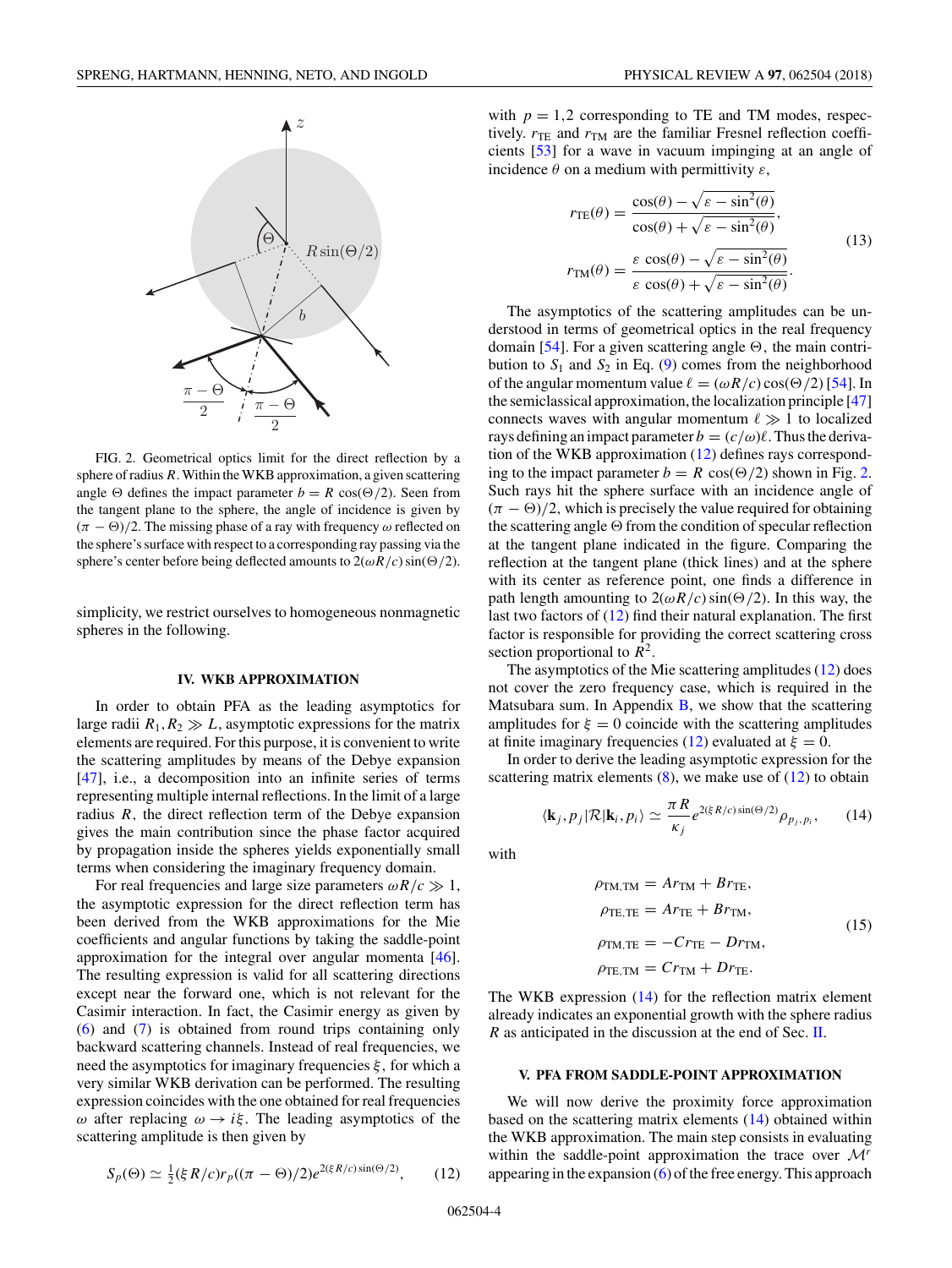<span id="page-4-0"></span>requires large sphere radii  $R_1, R_2 \gg L$  (cf. Fig. [1\)](#page-1-0), a limit in which PFA is expected to hold. While we will carry out the calculation for the sphere-sphere geometry, we will briefly comment on the limit of the plane-sphere geometry when appropriate.

### **A. Round trips within WKB approximation**

The main quantity in the round-trip expansion of the free energy [\(6\)](#page-2-0) is the trace over the *r*th power of the round-trip operator, which in the plane-wave representation is given by [\(7\)](#page-2-0). After inserting the WKB scattering matrix elements [\(14\)](#page-3-0) and employing polar coordinates  $(k_i, \varphi_i)$  in the *x*-*y* plane, we express the result in a form suitable for the saddle-point approximation as

$$
\text{tr}\mathcal{M}^r \simeq \int_0^\infty d^{2r}k \int_0^{2\pi} d^{2r}\varphi g(\mathbf{k}_1,\dots,\mathbf{k}_{2r})
$$
  
 
$$
\times e^{-(R_1+R_2)f(\mathbf{k}_1,\dots,\mathbf{k}_{2r})}.
$$
 (16)

The symbol  $\simeq$  indicates that the result is only valid in the small distance limit  $L \ll R_1, R_2$ . Here, we have used  $R_1 + R_2$  as a large parameter for the saddle-point approximation. Another choice, e.g., an individual radius, would equally be possible and would yield the same final result.

In  $(16)$  we introduced the function

$$
g(\mathbf{k}_1, \dots, \mathbf{k}_{2r})
$$
  
=  $\left(\frac{R_1 R_2}{16\pi^2}\right)^r \sum_{p_1, \dots, p_{2r}} \prod_{j=1}^r \frac{k_{2j} k_{2j-1}}{\kappa_{2j} \kappa_{2j-1}} \rho_{p_{2j+1}, p_{2j}}^{(1)}(\mathbf{k}_{2j+1}, \mathbf{k}_{2j})$   
 $\times \rho_{p_{2j}, p_{2j-1}}^{(2)}(\mathbf{k}_{2j}, \mathbf{k}_{2j-1}) e^{-(\kappa_{2j} + \kappa_{2j-1})L},$  (17)

where the superscript of the factors  $\rho$  defined in [\(15\)](#page-3-0) indicates the sphere for which the Fresnel reflection coefficient is to be taken.

The function in the exponent of  $(16)$  is given by

$$
f(\mathbf{k}_1,\ldots,\mathbf{k}_{2r})=\frac{1}{R_1+R_2}\sum_{j=1}^r(R_1\eta_{2j}+R_2\eta_{2j-1}),\quad(18)
$$

where the terms with even and odd indices are contributions from sphere 1 and 2, respectively, and

$$
\eta_i = \kappa_i + \kappa_{i+1} - \sqrt{2[(\xi/c)^2 + \kappa_i \kappa_{i+1} + k_i k_{i+1} \cos(\varphi_i - \varphi_{i+1})]}.
$$
\n(19)

While the last term on the right-hand side arises from the phase shift illustrated in Fig. [2,](#page-3-0) the first two terms are associated with a translation over twice the radius of the sphere at which the reflection occurs. As a consequence, the last factor in (17) only depends on the closest distance *L* between the two spheres.

### **B. Saddle-point manifold**

In order to evaluate the  $4r$  integrals in  $(16)$  within the saddlepoint approximation, we need to determine the stationary points. In fact, there exists a two-dimensional manifold of saddle points

$$
k_1 = \dots = k_{2r} = k_*, \quad \varphi_1 = \dots = \varphi_{2r} = \varphi_* \qquad (20)
$$

parametrized by  $k_*$  and  $\varphi_*$ . Thus, on the saddle-point manifold, the change of angle  $\varphi = \varphi_{j+1} - \varphi_j$  vanishes and leads to a significant simplification because then the incidence and scattering planes coincide. As a consequence,  $A = 1, B =$  $C = D = 0$  as can be verified also from the relations [\(A8\)](#page-8-0) by setting  $\varphi = 0$ . Thus, in view of [\(15\)](#page-3-0), the polarization is always conserved during the scattering processes within the saddle-point approximation. The trace over  $r$  round-trip operators (16) can now be decomposed into two independent polarization contributions

$$
\text{tr}\mathcal{M}^r = \text{tr}\mathcal{M}_{\text{TE}}^r + \text{tr}\mathcal{M}_{\text{TM}}^r. \tag{21}
$$

The saddle-point manifold  $(20)$  also implies that the projection of the wave vector onto the *x*-*y* plane is conserved during the reflection. Within the WKB approximation, this is the case when in Fig. [2](#page-3-0) the tangent plane on which the reflection occurs was perpendicular to the *z* axis. Under this condition, the WKB phase shift upon reflection  $2(\xi R/c) \sin(\Theta/2)$  can be expressed as  $2kR$ . This precisely cancels the term arising from the translation by twice the sphere radius. As a consequence the exponent  $(18)$  vanishes on the saddle-point manifold,

$$
f|_{\text{S.P.}} = 0. \tag{22}
$$

For the prefactor in the integrand of  $(16)$ , we now obtain for the two polarization contributions  $p = TE, TM$ 

$$
g_p|_{S.P.}(k_*) = \left(\frac{R_1 R_2}{16\pi^2} \frac{k_*^2}{\kappa_*^2} r_p^{(1)} r_p^{(2)}\right)^r e^{-2r\kappa_* L}
$$
 (23)

on the saddle-point manifold. Here, we have introduced  $\kappa_* =$  $(\xi^2/c^2 + k_*^2)^{1/2}$ . The Fresnel coefficients [\(13\)](#page-3-0) are evaluated at the angle

$$
\theta = \arccos(\kappa_* c/\xi). \tag{24}
$$

On the saddle-point manifold, only a translation by *L* remains, which just corresponds to the distance between the two tangent planes perpendicular to the *z* axis facing each other. Thus the relevant length scale for the *z* component of the imaginary wave vector is given by *L* instead of  $\mathcal L$  as [\(7\)](#page-2-0) had seemed to imply.

The result  $(23)$  might raise some concerns about a divergence associated with the plane-sphere limit. Choosing without loss of generality  $R_1 \leq R_2$ , the plane-sphere limit reads  $R_2 \rightarrow \infty$ . We know that the wave vector **k** is conserved during a reflection at the plane, so that 2*r* integrations have to drop out in this limit. In fact, we will see in the next subsection that for  $R_2 \rightarrow \infty$  indeed 2r delta functions appear for which the factor  $R_2/4\pi$  contained in (23) provides the normalization.

# **C. Hessian matrix**

We now turn to the Hessian matrix  $H$  of the function  $f(18)$ evaluated on the saddle-point manifold. It is found to be of block-diagonal form

$$
\mathsf{H} = \begin{pmatrix} \mathsf{H}_{kk} & 0 \\ 0 & \mathsf{H}_{\varphi\varphi} \end{pmatrix},\tag{25}
$$

with

$$
\mathsf{H}_{kk} = \frac{1}{2\kappa_*} \mathsf{M}_r, \quad \mathsf{H}_{\varphi\varphi} = \frac{k_*^2}{2\kappa_*} \mathsf{M}_r. \tag{26}
$$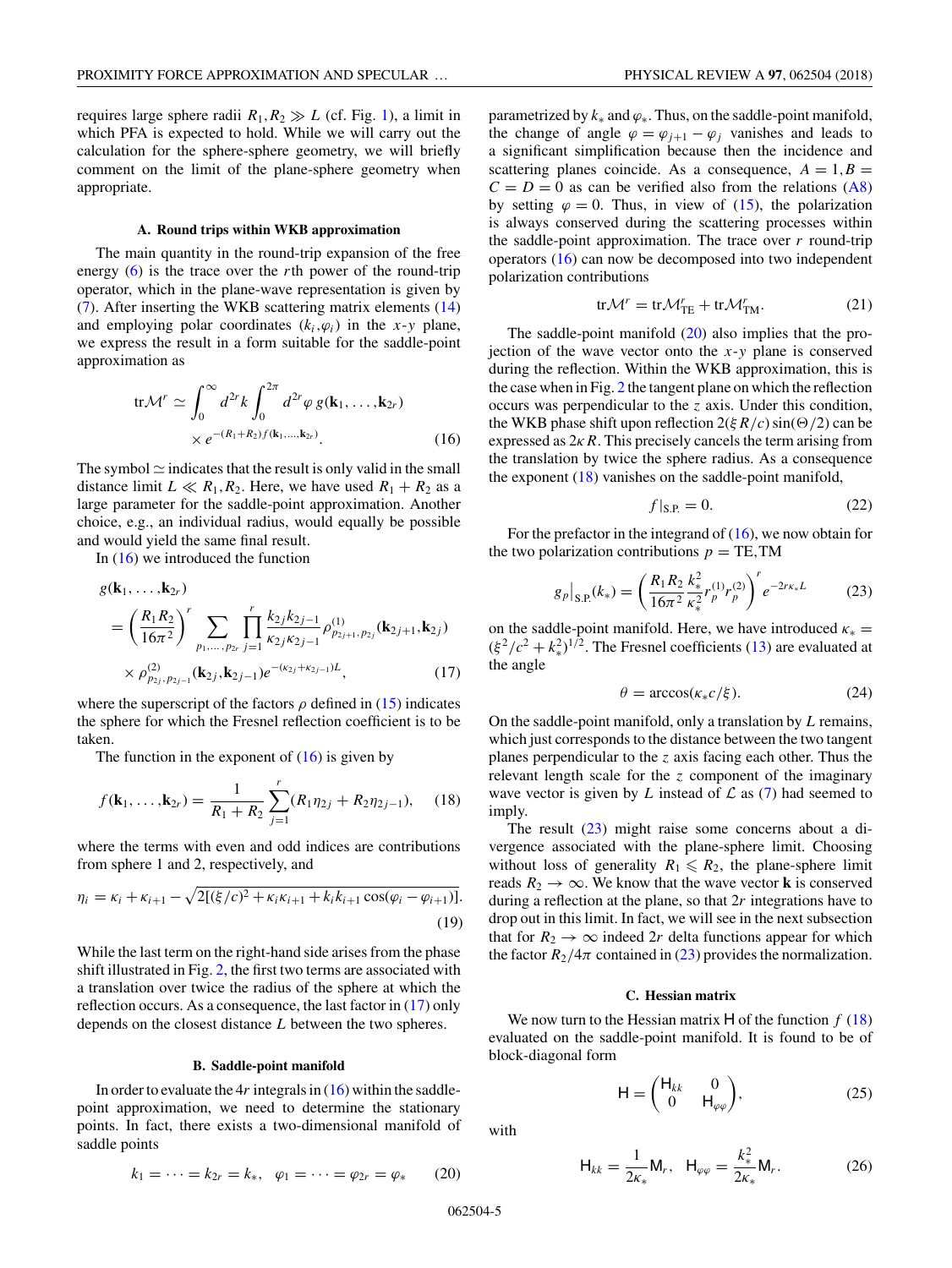<span id="page-5-0"></span>Apart from prefactors, both blocks are given by the  $2r \times 2r$ matrix

$$
M_r = \begin{pmatrix} 1 & -(1-\mu) & -\mu & -\mu \\ -(1-\mu) & 1 & -\mu & \cdots & \cdots \\ & -\mu & \ddots & \ddots & \ddots & \cdots \\ & & \ddots & \ddots & -(1-\mu) \\ -\mu & & & -\mu & 1 \end{pmatrix},
$$
(27)

where all empty entries should be set to zero. Here,  $\mu =$  $R_1/(R_1 + R_2)$  and in the limit of the plane-sphere geometry,  $R_2 \rightarrow \infty$ ,  $\mu$  goes to zero. The off-diagonal matrix elements alternate between  $-(1 - \mu)$  and  $-\mu$  in accordance with the alternating reflection at the two spheres during round trips. In the special case of a single round trip,  $r = 1$ , the two different off-diagonal matrix elements add up to yield

$$
\mathsf{M}_1 = \begin{pmatrix} 1 & -1 \\ -1 & 1 \end{pmatrix} . \tag{28}
$$

The eigenvalues of the matrix M*<sup>r</sup>* are found as

$$
\lambda_{\pm}^{(j)} = 1 \pm \sqrt{1 - 4\mu(1 - \mu)\sin^2\left(\frac{\pi j}{r}\right)}
$$
 (29)

for  $j = 0, \ldots, r - 1$ . Both  $H_{kk}$  and  $H_{\varphi\varphi}$  have a zero eigenvalue corresponding to the saddle-point manifold discussed in the previous subsection. Within the saddle-point approximation, the directions perpendicular to the saddle-point manifold can now be integrated out in the usual way, while the integration along the families has to be carried out exactly. This can be done for *ϕ*<sup>∗</sup> so that we are left with an integral over *k*<sup>∗</sup> in the following subsection.

Before turning to the result for the trace over *r* round-trip operators, we would like to make another comment on the plane-sphere case. Considering the eigenvalues (29) to leading order in  $\mu$ , we find  $r$  eigenvalues satisfying

$$
(R_1 + R_2) \lambda_-^{(j)} = 2R_1 \sin^2(\pi j/r) \quad (\mu \to 0) \tag{30}
$$

and *r* eigenvalues  $\lambda_{+}^{(j)} = 2$ . When multiplied by the prefactor  $R_1 + R_2$  in the exponent of [\(16\)](#page-4-0), we obtain from the latter 2*r* delta functions in the limit  $R_2 \rightarrow \infty$ , thus enforcing the conservation of the wave vector **k** for the reflection at a plane, as already indicated in the previous subsection. The remaining integrals are controlled by (30) and lead to the PFA result for the plane-sphere geometry proportional to  $R_1$ . Such a result can also be obtained from the more general expression for the sphere-sphere case derived in the remainder of this section.

### **D. Casimir free energy and force**

The evaluation of the saddle-point integral is simplified by first forming products  $\lambda_+^{(j)} \lambda_-^{(j)}$  of the eigenvalues (29) for  $j =$  $1, \ldots, r-1$  and noting that

$$
\prod_{j=1}^{r-1} \sin\left(\frac{\pi j}{r}\right) = \frac{r}{2^{r-1}}.\tag{31}
$$

Then, the inverse of the square root of all nonvanishing eigenvalues of  $(R_1 + R_2)$ H is found to read

$$
\left(\prod_{\lambda \neq 0} \lambda\right)^{-1/2} = \frac{R_{\text{eff}}}{4r^2} \frac{k_*}{\kappa_*} \left(\frac{4\kappa_*^2}{k_*^2} \frac{1}{R_1 R_2}\right)^r, \tag{32}
$$

where we have defined the effective radius

$$
R_{\rm eff} = \frac{R_1 R_2}{R_1 + R_2}.
$$
 (33)

Changing to the eigenbasis of H but keeping  $k_*$  and  $\varphi_*$  as variables for the integration, i.e., not normalizing the eigenvectors corresponding to the saddle-point manifolds, yields a factor 2*r* arising through the Jacobian. Then, by applying the multidimensional saddle-point integration formula, we obtain

$$
\text{tr}\mathcal{M}_p^r \simeq \frac{R_{\text{eff}}}{2r} \int_{|\xi_n|/c}^{\infty} d\kappa_* \left[ r_p^{(1)} r_p^{(2)} e^{-2\kappa_* L} \right]^r \tag{34}
$$

for the two polarization contributions  $p = TE, TM$ . Inserting this result into  $(6)$ , we can evaluate the sum over the number  $r$ of round trips and obtain for the free energy

$$
\mathcal{F} \simeq -\frac{k_B T R_{\text{eff}}}{4} \sum_{n=-\infty}^{+\infty} \sum_{p \in \{\text{TE}, \text{TM}\}} \int_{|\xi_n|/c}^{\infty} d\kappa_*
$$
  
 
$$
\times \operatorname{Li}_2(r_p^{(1)} r_p^{(2)} e^{-2\kappa_* L}), \tag{35}
$$

where  $Li_2$  denotes the dilogarithm [\[55\]](#page-10-0). The Fresnel coeffi-cients [\(13\)](#page-3-0) are evaluated at the angle  $\theta$  defined in [\(24\)](#page-4-0) taken at the frequencies |*ξn*|.

The Casimir force can now be obtained by taking the negative derivative of the expression  $(35)$  for the free energy with respect to the distance*L*. We thus find the Lifshitz formula

$$
F \simeq 2\pi R_{\rm eff} \mathcal{F}_{\rm PP}(L, T), \tag{36}
$$

with the free energy per area for two planes at distance *L* and temperature *T*

$$
\mathcal{F}_{\text{PP}}(L,T) = \frac{k_{\text{B}}T}{2} \sum_{n=-\infty}^{+\infty} \sum_{p \in \{\text{TE}, \text{TM}\}} \int_{|\xi_n|/c}^{\infty} \frac{d\kappa}{2\pi} \kappa
$$

$$
\times \log\left(1 - r_p^{(1)} r_p^{(2)} e^{-2\kappa L}\right). \tag{37}
$$

It is straightforward to extend this result to the zerotemperature case. As already discussed at the end of the previous subsection, these results are also valid in the planesphere case where  $R_{\text{eff}}$  is replaced by the sphere radius.

#### **VI. EFFECTIVE AREA**

The most precise Casimir experiments employ spherical lenses [\[5\]](#page-9-0) or coated microspheres attached to a cantilever beam [\[7,9,16](#page-9-0)[,56\]](#page-10-0) instead of whole spherical surfaces. Since the experimental data are analyzed with the help of the PFA, it is important to understand what section of the spherical surface actually contributes to the leading asymptotics. For instance, in the case of a spherical lens, such analysis would define the minimum transverse lens size required for equivalence with a complete spherical surface. Here, we estimate the size of the relevant sphere section and proceed in two steps. First, we employ our saddle-point calculation to estimate the typical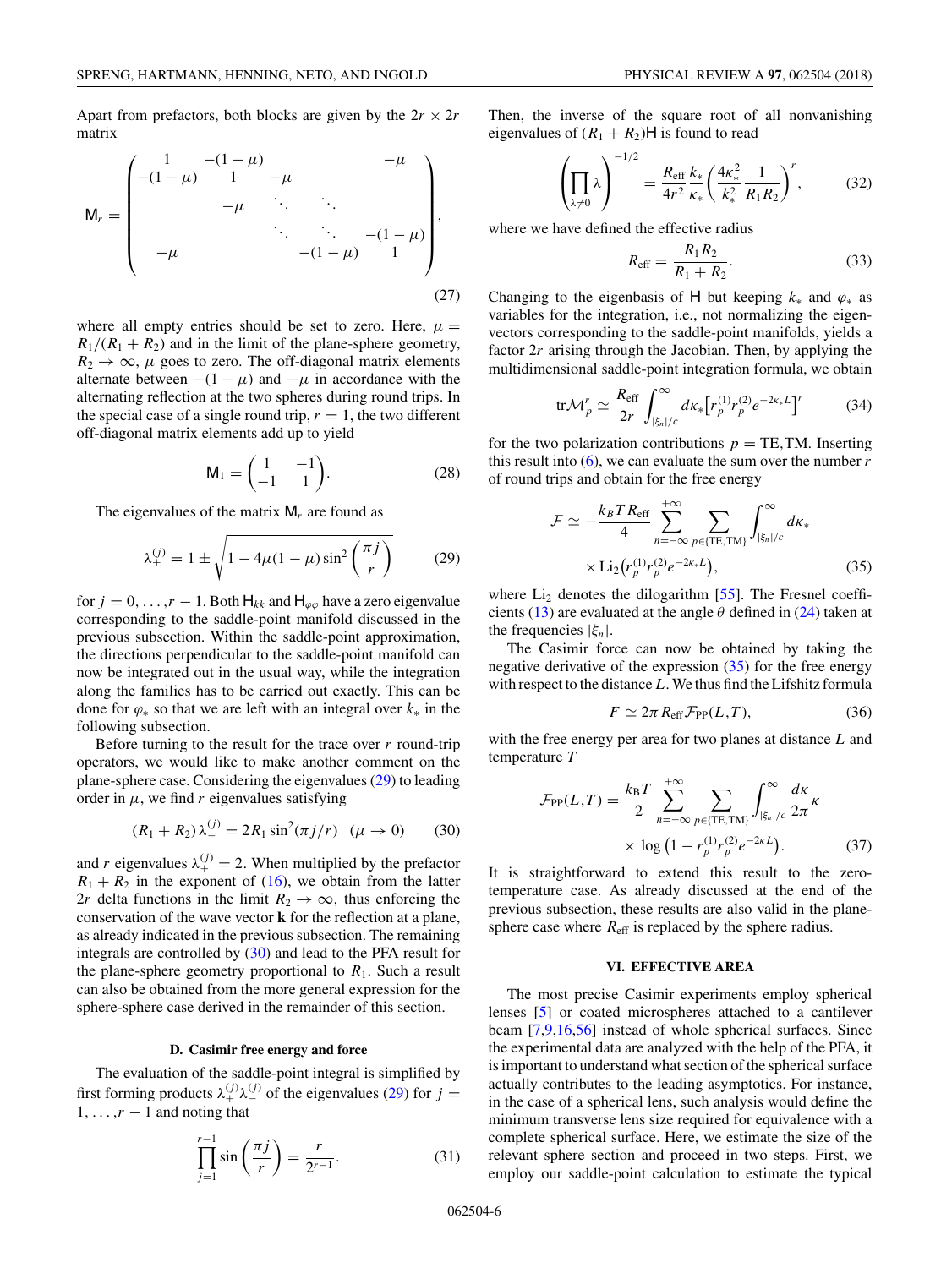

FIG. 3. Estimation of the effective area contributing to the Casimir interaction between two spheres. **K**in and **K**rfl denote the incident and reflected wave vectors, respectively. To be definite, the reflection is shown at the smaller sphere of radius  $R_1$ . Specular reflection at the tangent plane  $\pi(\theta)$  entails that the projections of  $\mathbf{K}_{\text{in}}$  and  $\mathbf{K}_{\text{rfl}}$  on  $\pi(\vartheta)$  are equal. On the other hand, the wave-vector projections on the *x*-*y* plane are generally different:  $\delta k = |\mathbf{k}_{\text{rfl}} - \mathbf{k}_{\text{rfl}}|$  $|\mathbf{k}_{\text{in}}| \approx 2 \vartheta k_z$  for  $\vartheta \ll 1$ . We can estimate the angular sector effectively contributing to the Casimir interaction from the width *δk* of the Gaussian integrand in the saddle-point approximation (see text).

change in the projection of the wave vector onto the *x*-*y* plane during reflection at one of the spheres. Second, we use geometric arguments to obtain the corresponding size of the sphere section in real space.

Even though we first consider the reflection at a single sphere, this reflection is still to be taken in the context of the sphere-sphere setup. Therefore, we keep the saddle-point manifold  $(20)$  obtained in Sec. [VB.](#page-4-0) Considering only a single reflection, we denote the incident and reflected wave vectors as **K**in and **K**rfl, respectively, as indicated in Fig. 3. For simplicity, we take  $\varphi_{\text{in}} = \varphi_{\text{rfl}} = \varphi_*$  and concentrate on the modulus of **k**. From [\(16\)](#page-4-0) and [\(18\)](#page-4-0), the Gaussian contribution of a single reflection at a sphere with radius  $R_j$ ,  $j = 1,2$  can then be identified as

$$
\exp(-\eta R_j) = \exp\left(-\frac{R_j}{4\kappa_*}(k_{\rm in} - k_{\rm rfl})^2\right). \tag{38}
$$

Here, *η* is defined in analogy to [\(19\)](#page-4-0) with the two wave-vector components replaced by  $\kappa_{\text{in}}$  and  $\kappa_{\text{rfl}}$ .

Neglecting numerical factors of order one, the width around the saddle-point manifold is thus  $\delta k^{(j)} \sim \sqrt{\kappa k/R_j}$ . The typical scale of  $\kappa_*$  is set by the integral on the right-hand side of [\(34\)](#page-5-0), finally leading to the change of the projection of the wave vector onto the *x*-*y* plane

$$
\delta k^{(j)} = |\mathbf{k}_{\rm rf} - \mathbf{k}_{\rm in}| \sim (LR_j)^{-1/2}.
$$
 (39)

As expected, the scattering at the smaller sphere provides the larger deviations from the saddle-point manifold. Thus the effective area contributing to the Casimir interaction is fixed by the smaller radius which we refer to as  $R_1$  in the following.

We now explore the implications of  $(39)$  in real space based on specular reflection. The saddle-point manifold [\(20\)](#page-4-0) corresponds to reflections between the points on the two spheres corresponding to the closest distance *L* (cf. Fig. 3). Deviations from the saddle-point manifold as allowed by the Gaussian  $(38)$  implicate the surroundings of these two points in the scattering process. We estimate the dimension of the spherical cap on the surface of the smaller sphere 1 by considering the scattering of propagating waves in the real frequency domain with the help of Fig. 3.

As above, we assume  $\mathbf{k}_{in}$  and  $\mathbf{k}_{\text{rf}}$  to be parallel and for simplicity omit the index  $j = 1$  when writing  $\delta k = |\mathbf{k}_{\text{rfl}} - \mathbf{k}_{\text{in}}|$ . As shown in Sec. [IV,](#page-3-0) the WKB approximation for the direct reflection term amounts to a specular reflection at a tangent plane  $\pi(\vartheta)$  making an angle  $\vartheta$  with the *x*-*y* plane. For parallel vectors and small values of *δk*, a simple relation between *ϑ* and *δk* can be derived by noting that while the projection of the wave vector onto the plane  $\pi(\vartheta)$  is conserved during a scattering process, this is not the case for the projection onto the *x*-*y* plane for nonvanishing values of  $\vartheta$ . Assuming  $\vartheta \ll 1$ , we find

$$
\delta k \approx 2\vartheta k_z. \tag{40}
$$

This relation together with the scaling  $k_z \sim 1/L$  allows us to estimate the width of the angular sector effectively contributing to the Casimir interaction from the Gaussian width (39).

We find that the spherical cap around the point of closest distance corresponds to the angular sector bounded by the angle  $\vartheta \sim (L/R_1)^{1/2} \ll 1$ . As indicated by Fig. 3, its transverse size is  $d \approx R_1 \vartheta \sim (R_1 L)^{1/2} \ll R_1 < R_2$ . The same scaling was found by a heuristic geometric argument [\[57\]](#page-10-0). The area of the spherical surface effectively contributing to the interaction is then  $A \sim R_1 L$ , which coincides, except for a numerical factor of order one, with the ratio between the Casimir force for two spheres within PFA and the Casimir pressure for parallel planes, as long as the interaction obeys a power law [\[58\]](#page-10-0).

Although the discussion above holds for arbitrary temperatures, we show in the remainder of this section that the effective area for the thermal corrections scales in a different way in the low-temperature regime. The difference arises from the typical scale for *κ*∗*,* which is no longer set by 1*/L*, but rather by  $1/\lambda_T$ , where  $\lambda_T = \hbar c / k_B T$  is the thermal wavelength. In order to illustrate this property, we consider the thermal correction of the Casimir force  $\delta F \equiv F(L,T) - F(L,0)$  as an example. We start from Eqs.  $(36)$  and  $(37)$  and employ the Poisson summation formula [\[59\]](#page-10-0) to write

$$
\delta F = 2\hbar R_{\text{eff}} \sum_{m=1}^{\infty} \sum_{p} \int_{0}^{\infty} d\xi \cos(m\lambda_{T}\xi/c) \int_{\xi/c}^{\infty} \frac{dk}{2\pi} \kappa
$$
  
  $\times \log(1 - r_{p}^{(1)}r_{p}^{(2)}e^{-2\kappa L}).$  (41)

In the low-temperature limit,  $L \ll \lambda_T$ , the exponential exp(−2*κL*) can be taken to be approximately constant and does not provide a cutoff for the  $\kappa$  integration in (41). For instance, in the case of plasma metals, the correction  $\delta F$  can be written in terms of simple integrals involving trigonometric functions of  $m\lambda_T\kappa$ , which are similar to the expressions derived for the Casimir pressure between parallel planes in Ref. [\[59\]](#page-10-0). The derivation of the low-temperature limit of (41) for Drude metals is more involved [\[60\]](#page-10-0), but  $1/\lambda_T$  also provides the typical scale of *κ* in this case.

As a consequence, the effective area contributing to the thermal correction  $\delta F$  is found to be of the order of  $A^{(T)} \sim R_1 \lambda_T$ and thus much larger than the area relevant for  $F(L,T)$ , which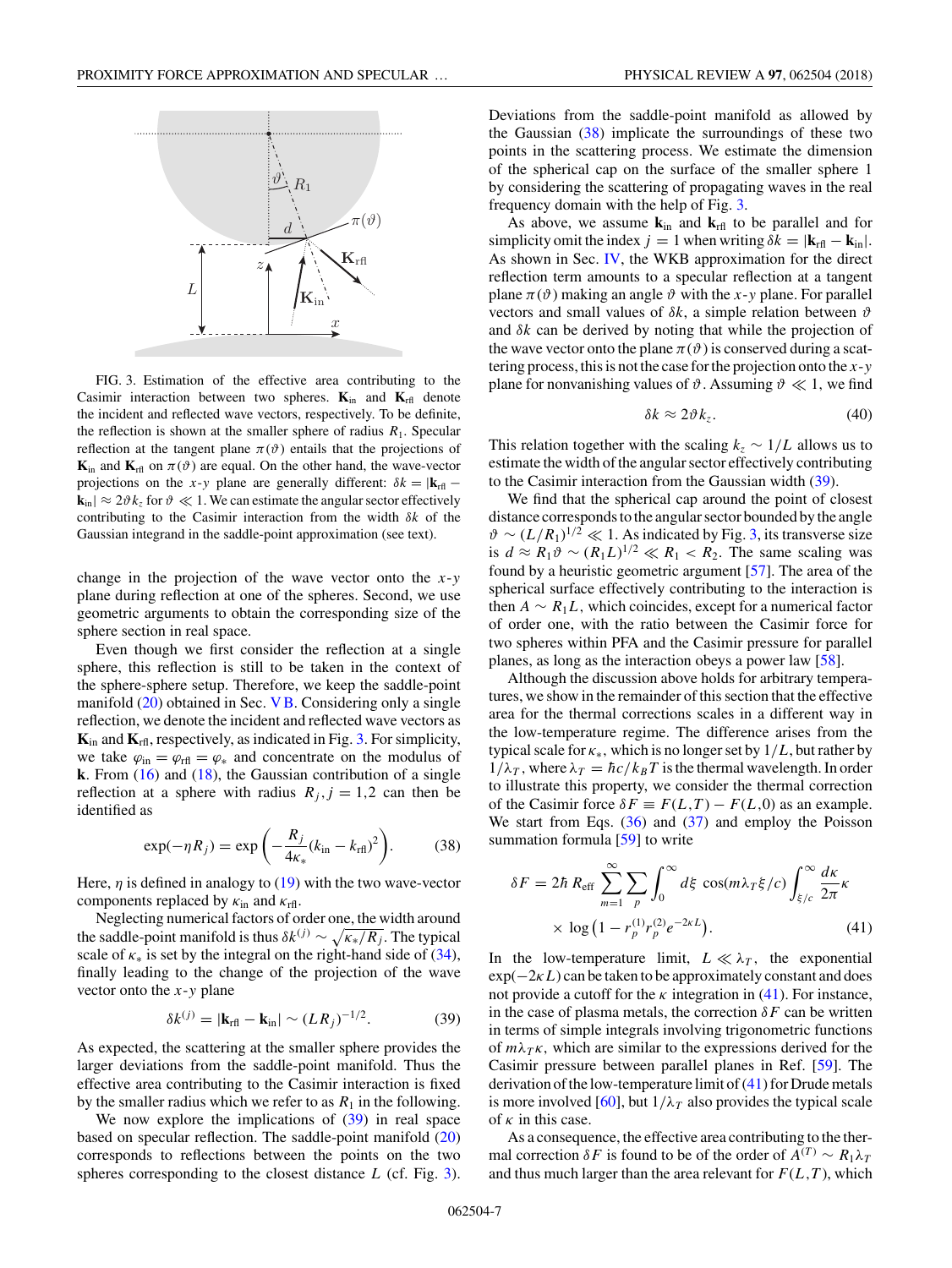<span id="page-7-0"></span>is dominated by the zero-temperature (vacuum) contribution in the low-temperature limit. This result is consistent with the numerical examples for a scalar field presented in Ref. [\[61\]](#page-10-0).

The thermal correction to the Casimir force has been measured in the plane-sphere geometry by employing a coated lens with  $R_1 = 15.6$  cm [\[5\]](#page-9-0). The results were analyzed with the help of the PFA, which can be expected to provide an accurate description of the thermal correction if the transverse size of the lens is much larger than  $\sqrt{R_1 \lambda_T} \sim 1$  mm. If our estimate valid for  $L \ll \lambda_T$  applies to the experiment where  $L \lesssim 0.4\lambda_T$ , we can conclude that the lens was indeed of sufficient size.

In most Casimir force measurements, thermal corrections are typically very small. Nevertheless, our estimation of an enlarged effective area is still relevant for thermodynamic quantities vanishing in the zero-temperature limit, in particular for the Casimir entropy.

## **VII. CONCLUSIONS**

For two spheres of arbitrary radii, we have derived the proximity force approximation expression for the Casimir free energy as the leading asymptotic result for distances between the spheres much smaller than their radii. We have made use of the WKB Mie scattering amplitudes where only the direct reflection term in the Debye expansion contributes to leading order. The trace over a number of round-trip matrices has been evaluated within the saddle-point approximation. The saddle point corresponds to the conservation of the wave-vector component perpendicular to the line connecting the centers of the two spheres. Therefore, the leading asymptotics results from specular reflection in the vicinity of the points of closest distance between the spheres. As an important consequence, we find that no polarization mixing contributes to leading order. The special case of the plane-sphere geometry is recovered by taking the radius of one sphere to infinity.

Although our approach is based on the momentum representation, we are able to estimate the effective area contributing to the Casimir interaction by making use of the localization principle, which allows us to associate a specific impact parameter to a given scattering angle in the WKB approximation. Taken together, the results presented here show that the PFA regime is governed by local scattering from an area of the order of *R*1*L* around the points of closest approach, where  $R_1$  is the radius of the smaller sphere. On the other hand, for thermal corrections in the low-temperature regime, the area becomes much larger and is of the order of  $R_1\lambda_T$ . As not all Casimir experiments make use of whole spheres, these estimations provide a condition on the minimum size of the spherical surface required for the PFA to hold for the sphere-sphere or plane-sphere geometries. From a more theoretical perspective, our results help one to understand why local approaches such as the derivative expansion are capable of providing both the leading and nextto-leading order terms in several situations of interest.

## **ACKNOWLEDGMENTS**

We thank A. Lambrecht, S. Reynaud, and H. M. Nussenzveig for inspiring discussions. This work has been supported by the Coordination for the Improvement of Higher Education Personnel (CAPES) and the German Academic Exchange Service (DAAD) through the PROBRAL collaboration program.

P.A.M.N. also thanks the Brazilian agencies National Council for Scientific and Technological Development (CNPq), the National Institute of Science and Technology Complex Fluids (INCT-FCx), the Carlos Chagas Filho Foundation for Research Support of Rio de Janeiro (FAPERJ), and the São Paulo Research Foundation (FAPESP).

# **APPENDIX A: DERIVATION OF THE REFLECTION OPERATOR MATRIX ELEMENTS**

In the sphere-sphere geometry, the axis connecting the centers of the two spheres is distinguished. We have defined it as *z* axis and used the polarization basis  $\{\hat{\epsilon}_{\text{TE}}, \hat{\epsilon}_{\text{TM}}\}$  taken with respect to the incidence plane as specified in [\(1\)](#page-1-0). When a plane wave  $|\mathbf{K}_i, p_i\rangle$  is scattered into a plane wave  $|\mathbf{K}_i, p_i\rangle$ , the relations between the polarization basis vectors can be expressed as

$$
\hat{\epsilon}_{\text{TE}}(\mathbf{K}_{i}) \cdot \hat{\epsilon}_{\text{TE}}(\mathbf{K}_{j}) = \cos(\varphi),
$$
  
\n
$$
\hat{\epsilon}_{\text{TM}}(\mathbf{K}_{i}) \cdot \hat{\epsilon}_{\text{TM}}(\mathbf{K}_{j}) = -\frac{c^{2}}{\xi^{2}}[k_{i}k_{j} - \phi_{i}\phi_{j}\kappa_{i}\kappa_{j}\cos(\varphi)],
$$
  
\n
$$
\hat{\epsilon}_{\text{TE}}(\mathbf{K}_{i}) \cdot \hat{\epsilon}_{\text{TM}}(\mathbf{K}_{j}) = -\frac{c\phi_{j}\kappa_{j}}{\xi}\sin(\varphi),
$$
  
\n
$$
\hat{\epsilon}_{\text{TM}}(\mathbf{K}_{i}) \cdot \hat{\epsilon}_{\text{TE}}(\mathbf{K}_{j}) = \frac{c\phi_{i}\kappa_{i}}{\xi}\sin(\varphi),
$$
\n(A1)

where  $\varphi = \varphi_i - \varphi_i$ .

Another distinguished polarization basis is defined by the scattering plane spanned by the two wave vectors involved in the scattering process. In the corresponding basis with polarization vectors perpendicular and parallel to the scattering plane defined as

$$
\hat{\epsilon}_{\perp}(\mathbf{K}_{i}) = \frac{\hat{\mathbf{K}}_{j} \times \hat{\mathbf{K}}_{i}}{|\hat{\mathbf{K}}_{j} \times \hat{\mathbf{K}}_{i}|},
$$
\n
$$
\hat{\epsilon}_{\parallel}(\mathbf{K}_{i}) = \hat{\epsilon}_{\perp} \times \hat{\mathbf{K}}_{i},
$$
\n(A2)

respectively, the polarization is conserved during the scattering process. More specifically, we have [\[52\]](#page-10-0)

$$
\mathcal{R} \left| \mathbf{K}_{i}, \perp \right\rangle = \frac{2\pi c}{\xi \kappa_{j}} S_{1} \left| \mathbf{K}_{j}, \perp \right\rangle,
$$
\n
$$
\mathcal{R} \left| \mathbf{K}_{i}, \parallel \right\rangle = \frac{2\pi c}{\xi \kappa_{j}} S_{2} \left| \mathbf{K}_{j}, \parallel \right\rangle,
$$
\n(A3)

with the scattering amplitudes  $S_1$  and  $S_2$  defined in [\(9\)](#page-2-0). The basis vectors  $(A2)$  for the incoming and outgoing wave vectors are related by

$$
\hat{\epsilon}_{\perp}(\mathbf{K}_{i}) \cdot \hat{\epsilon}_{\perp}(\mathbf{K}_{j}) = 1,\n\hat{\epsilon}_{\parallel}(\mathbf{K}_{i}) \cdot \hat{\epsilon}_{\parallel}(\mathbf{K}_{j}) = \cos(\Theta),\n\hat{\epsilon}_{\parallel}(\mathbf{K}_{i}) \cdot \hat{\epsilon}_{\perp}(\mathbf{K}_{j}) = 0,\n\hat{\epsilon}_{\perp}(\mathbf{K}_{i}) \cdot \hat{\epsilon}_{\parallel}(\mathbf{K}_{j}) = 0.
$$
\n(A4)

The coefficients *A, B, C,* and *D* appearing in [\(8\)](#page-2-0) reflect the change of polarization basis. They can be expressed as

$$
A = [\hat{\epsilon}_{\text{TE}}(\mathbf{K}_j) \cdot \hat{\epsilon}_{\perp}(\mathbf{K}_j)][\hat{\epsilon}_{\text{TE}}(\mathbf{K}_i) \cdot \hat{\epsilon}_{\perp}(\mathbf{K}_i)],
$$
  

$$
B = [\hat{\epsilon}_{\text{TM}}(\mathbf{K}_j) \cdot \hat{\epsilon}_{\perp}(\mathbf{K}_j)][\hat{\epsilon}_{\text{TM}}(\mathbf{K}_i) \cdot \hat{\epsilon}_{\perp}(\mathbf{K}_i)],
$$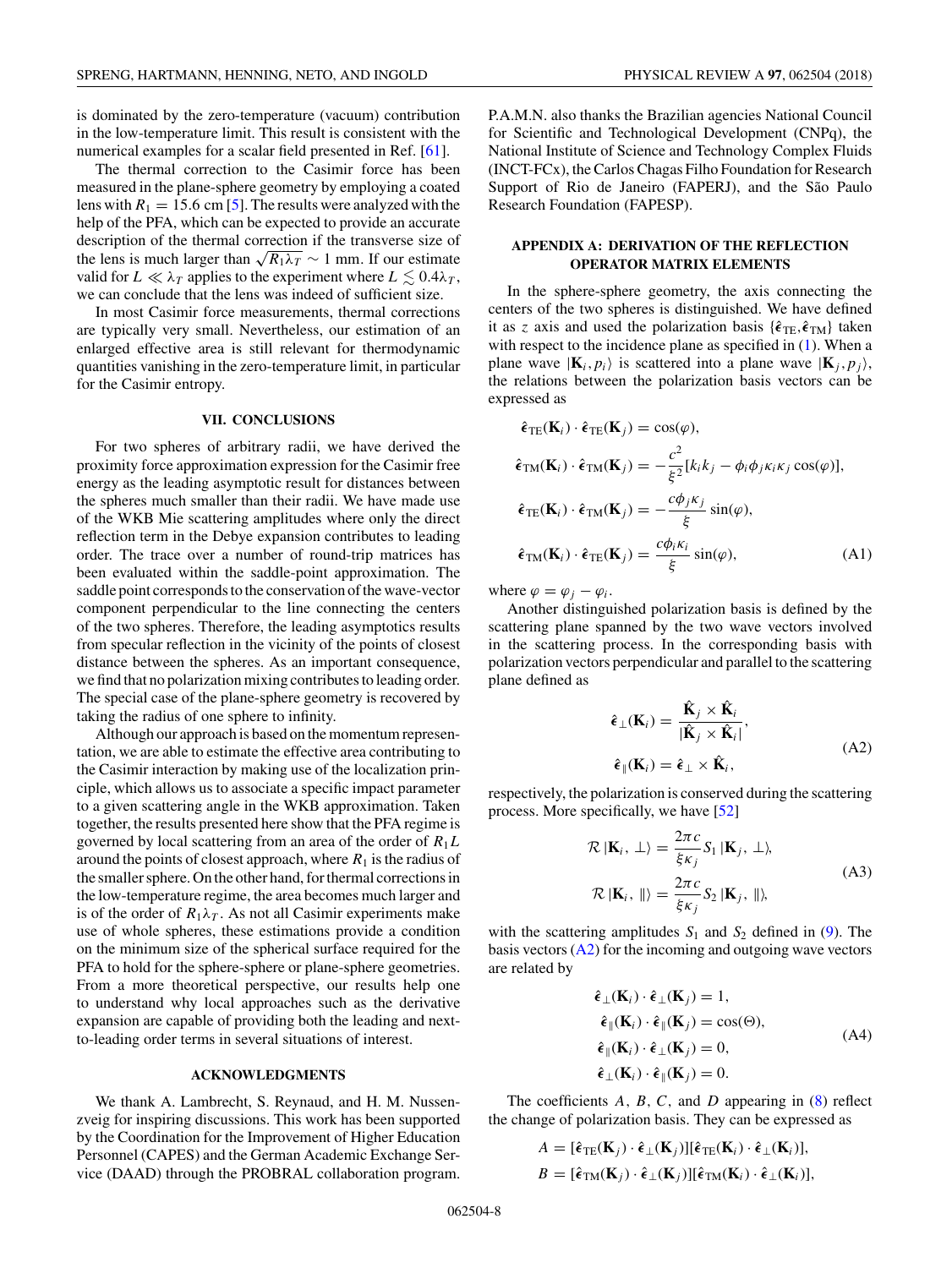<span id="page-8-0"></span>
$$
C = -[\hat{\epsilon}_{\text{TM}}(\mathbf{K}_j) \cdot \hat{\epsilon}_{\perp}(\mathbf{K}_j)][\hat{\epsilon}_{\text{TE}}(\mathbf{K}_i) \cdot \hat{\epsilon}_{\perp}(\mathbf{K}_i)],
$$
  
\n
$$
D = [\hat{\epsilon}_{\text{TE}}(\mathbf{K}_j) \cdot \hat{\epsilon}_{\perp}(\mathbf{K}_j)][\hat{\epsilon}_{\text{TM}}(\mathbf{K}_i) \cdot \hat{\epsilon}_{\perp}(\mathbf{K}_i)].
$$
 (A5)

Alternative expressions can be obtained by means of the relations

$$
\hat{\epsilon}_{\text{TE}} \cdot \hat{\epsilon}_{\parallel} = -\hat{\epsilon}_{\text{TM}} \cdot \hat{\epsilon}_{\perp},
$$
\n(A6)

$$
\hat{\boldsymbol{\epsilon}}_{\mathrm{TM}}\cdot\hat{\boldsymbol{\epsilon}}_{\parallel}=\hat{\boldsymbol{\epsilon}}_{\mathrm{TE}}\cdot\hat{\boldsymbol{\epsilon}}_{\perp}.
$$

Expressing the scalar products  $(A1)$  in terms of the polar-

ization basis {
$$
\hat{\epsilon}_{\perp}
$$
,  $\hat{\epsilon}_{\parallel}$ }, we find the relations  
\n
$$
êTE(Ki) ⋅ êTE(Kj) = A + B cos(Θ),
$$
\n
$$
êTM(Ki) ⋅ êTM(Kj) = A cos(Θ) + B,
$$
\n
$$
êTE(Ki) ⋅ êTM(Kj) = -C - D cos(Θ),
$$
\n
$$
êTM(Ki) ⋅ êTE(Kj) = C cos(Θ) + D.
$$
\n(A7)

Solving for the coefficients *A*, *B*, *C*, and *D* and making use of [\(A1\)](#page-7-0), we finally obtain

$$
A(\mathbf{K}_i, \mathbf{K}_j) = \frac{\xi^4 \cos(\varphi) - c^4[k_i k_j \cos(\varphi) - \phi_i \phi_j \kappa_i \kappa_j][k_i k_j - \phi_i \phi_j \kappa_i \kappa_j \cos(\varphi)]}{\xi^4 - c^4[k_i k_j \cos(\varphi) - \phi_i \phi_j \kappa_i \kappa_j]^2},
$$
  
\n
$$
B(\mathbf{K}_i, \mathbf{K}_j) = -\frac{\xi^2 c^2 k_i k_j \sin^2(\varphi)}{\xi^4 - c^4[k_i k_j \cos(\varphi) - \phi_i \phi_j \kappa_i \kappa_j]^2},
$$
  
\n
$$
C(\mathbf{K}_i, \mathbf{K}_j) = c^3 \xi \sin(\varphi) \frac{k_i k_j \phi_i \kappa_i \cos(\varphi) - k_i^2 \phi_j \kappa_j}{\xi^4 - c^4[k_i k_j \cos(\varphi) - \phi_i \phi_j \kappa_i \kappa_j]^2},
$$
  
\n
$$
D(\mathbf{K}_i, \mathbf{K}_j) = C(-\mathbf{K}_j, -\mathbf{K}_i).
$$
  
\n(A8)

 $\overline{1}$ 

For  $\xi = 0$ , they simplify to

$$
A = -\phi_i \phi_j, \quad B = C = D = 0,\tag{A9}
$$

and for  $\mathbf{k}_i = \mathbf{k}_j$  we find

$$
A = 1, \quad B = C = D = 0. \tag{A10}
$$

The matrix elements of the reflection operators [\(8\)](#page-2-0) are not all mutually independent since they fulfill reciprocity relations [\[62–64\]](#page-10-0). In our notation these relations read

$$
\kappa_i \langle \mathbf{K}_i, p_i | \mathcal{R} | \mathbf{K}_j, p_j \rangle = \kappa_j (-1)^{p_i + p_j} \langle -\mathbf{K}_j, p_j | \mathcal{R} | -\mathbf{K}_i, p_i \rangle,
$$
\n(A11)

where  $(-1)^{p_i+p_j}$  is  $+1$  if the polarizations  $p_i$  and  $p_j$  are equal and −1 otherwise. Indeed, since

$$
A(\mathbf{K}_i, \mathbf{K}_j) = A(-\mathbf{K}_j, -\mathbf{K}_i),
$$
  
\n
$$
B(\mathbf{K}_i, \mathbf{K}_j) = B(-\mathbf{K}_j, -\mathbf{K}_i),
$$
\n(A12)

it is straightforward to verify that the coefficients  $(A8)$  satisfy the reciprocity relations.

# **APPENDIX B: LOW-FREQUENCY LIMIT OF THE SCATTERING AMPLITUDES**

The WKB approximation for the scattering amplitudes [\(12\)](#page-3-0) at a sphere discussed in Sec. [IV](#page-3-0) has been derived for large size parameters  $\frac{\xi R}{c}$ . As a consequence, the zero-frequency contribution in the Matsubara sum [\(4\)](#page-2-0) is *a priori* not covered by  $(12)$ .

By analyzing the low-frequency limit of the scattering amplitudes, we will demonstrate that the scattering amplitudes [\(12\)](#page-3-0) and the matrix elements [\(8\)](#page-2-0) obtained from them can be employed even in the limit of zero frequency. At this point, it is worth noting that even though the scattering amplitudes [\(12\)](#page-3-0) vanish in the limit  $\xi \to 0$ , this is not the case for the matrix elements [\(8\)](#page-2-0). Therefore, we need to keep terms linear in *ξ* in the low-frequency expression for the scattering amplitudes.

In the following, we will distinguish three classes of materials: perfect reflectors, real metals with a finite dc conductivity, and dielectrics. For perfect reflectors the permittivity is infinite for all frequencies, comprising also the plasma model when the sphere radius is much larger than the plasma wavelength. Real metals exhibit a finite permittivity except in the zero-frequency limit where the finite dc conductivity gives rise to a divergence proportional to 1*/ξ* . Finally, for dielectrics, the permittivity remains finite for  $\xi \to 0$ .

We start from the expressions [\(9\)](#page-2-0) for the Mie scattering amplitudes and first consider the material-independent functions  $\pi_{\ell}$  and  $\tau_{\ell}$ . Noting that, according to [\(10\)](#page-2-0), cos( $\Theta$ ) at low frequencies diverges like  $1/\xi^2$ , we find the dominant low-frequency behavior

$$
\pi_{\ell}(\cos(\Theta)) \simeq \frac{(2\ell)!}{2^{\ell}(\ell-1)!\ell!} \cos^{\ell-1}(\Theta) \sim \frac{1}{\xi^{2\ell-2}}, \qquad (B1)
$$

$$
\tau_{\ell}(\cos(\Theta)) \simeq \frac{(2\ell)!}{2^{\ell}[(\ell-1)!]^2} \cos^{\ell}(\Theta) \sim \frac{1}{\xi^{2\ell}}.
$$
 (B2)

As a consequence, among the four combinations of these two functions and the two Mie coefficients in [\(9\)](#page-2-0), only those involving  $\tau_{\ell}$  can potentially lead to contributions linear in  $\xi$ . Terms involving  $\pi_{\ell}$  yield an additional factor  $\xi^2$  and can thus be disregarded. Furthermore, only Mie coefficients going like  $\xi^{2\ell+1}$  can then lead to a relevant contribution to the scattering amplitudes.

Such a behavior is found for the Mie coefficient  $a_{\ell}$  for which the leading term at low frequencies can be expressed as

$$
a_{\ell} \simeq (-1)^{\ell} \frac{(\ell+1)(\ell!)^2}{2\ell(2\ell+1)[(2\ell)!]^2} E_{\ell}^{\text{mat}} \left(\frac{2\xi R}{c}\right)^{2\ell+1}.
$$
 (B3)

The material dependence is contained in the factor  $E_{\ell}^{\text{mat}}$  (see [\[65\]](#page-10-0) for a detailed discussion). For dielectrics, one finds

$$
E_{\ell}^{\text{diel}} = \frac{\varepsilon(0) - 1}{\varepsilon(0) + \frac{\ell + 1}{\ell}},\tag{B4}
$$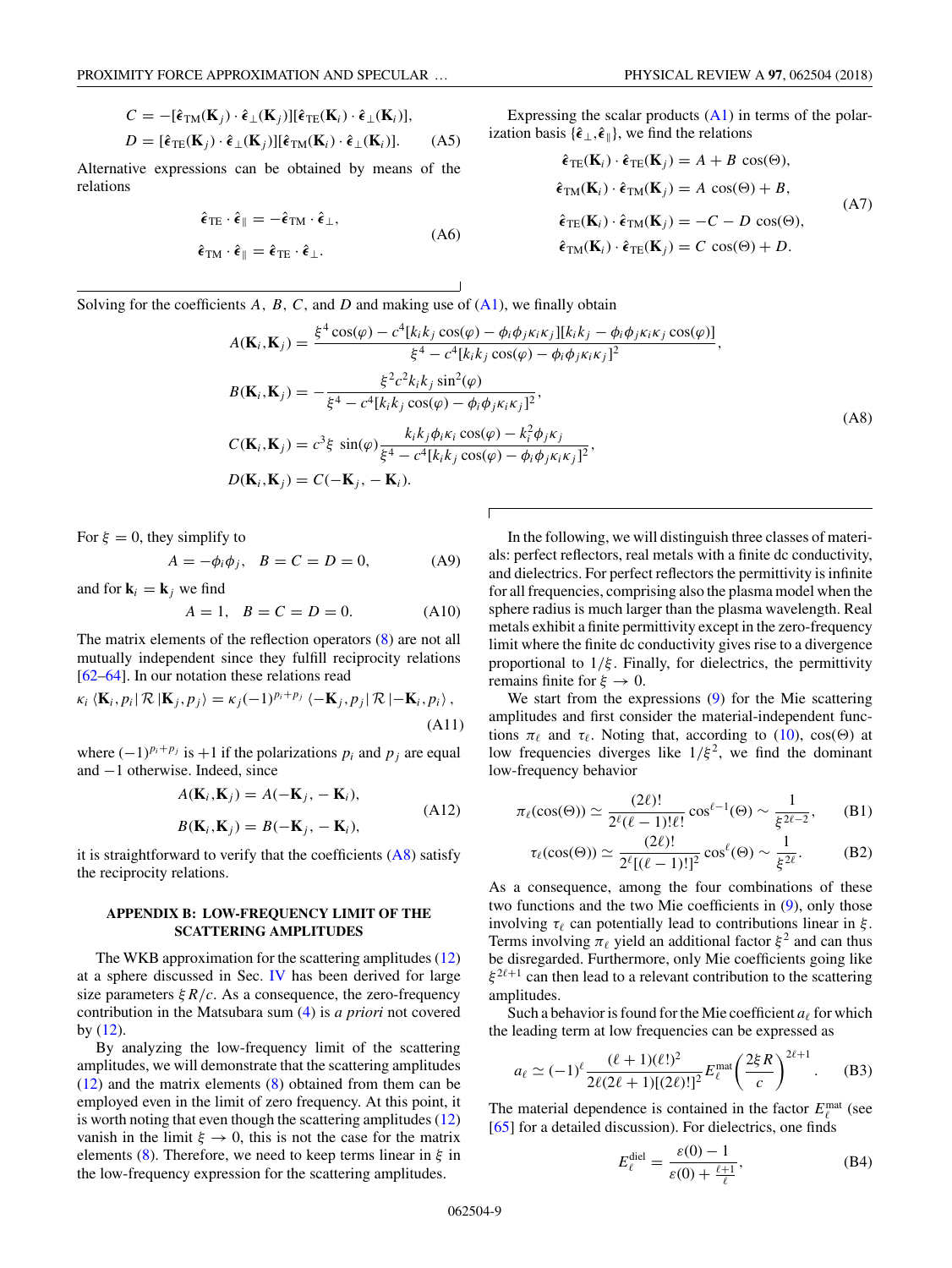<span id="page-9-0"></span>while  $E_{\ell}^{\text{mat}} = 1$  for real metals and perfect reflectors. For the Mie coefficient  $b_{\ell}$ , the required frequency dependence is only found for perfect reflectors where

$$
b_{\ell} \sim -\frac{\ell}{\ell+1} a_{\ell}.\tag{B5}
$$

In contrast, the low-frequency behavior of the Mie coefficient  $b_{\ell}$  for real metals is of order  $\xi^{2\ell+2}$  and for dielectrics of order *ξ* <sup>2</sup><sup>+</sup>3.

Let us now first consider the scattering amplitude  $S_1(\Theta)$ which according to the preceding analysis is only nonvanishing for perfect metals. This finding is in agreement with the fact that for zero frequency the reflection coefficient for TE modes vanishes for metals with finite dc conductivity and dielectrics. Inserting the Mie coefficient  $b_{\ell}$  and the function  $\tau_{\ell}(\cos \Theta)$  for perfect metals, we obtain

$$
S_1(\Theta) \simeq -\frac{\xi R}{c} \sum_{\ell=1}^{\infty} \frac{\ell}{\ell+1} \frac{\left[\frac{R}{c}(-2\xi^2 \cos(\Theta))^{1/2}\right]^{2\ell}}{(2\ell)!}.
$$
 (B6)

We recall that in the matrix elements  $(8)$  of the reflection operator this function appears together with a prefactor  $\xi^{-1}$ .

- [1] H. B. G. Casimir, On the attraction between two perfectly conducting plates, Proc. K. Ned. Akad. Wet. **51**, 793 (1948).
- [2] M. Bordag, G. L. Klimchitskaya, U. Mohideen, and V. M. Mostepanenko, *Advances in the Casimir Effect* (Oxford University Press, Oxford, 2009).
- [3] M. J. Sparnaay, Measurements of attractive forces between flat plates, [Physica](https://doi.org/10.1016/S0031-8914(58)80090-7) **[24](https://doi.org/10.1016/S0031-8914(58)80090-7)**, [751](https://doi.org/10.1016/S0031-8914(58)80090-7) [\(1958\)](https://doi.org/10.1016/S0031-8914(58)80090-7).
- [4] G. Bressi, G. Carugno, R. Onofrio, and G. Ruoso, Measurement [of the Casimir Force Between Parallel Metallic Surfaces,](https://doi.org/10.1103/PhysRevLett.88.041804) Phys. Rev. Lett. **[88](https://doi.org/10.1103/PhysRevLett.88.041804)**, [041804](https://doi.org/10.1103/PhysRevLett.88.041804) [\(2002\)](https://doi.org/10.1103/PhysRevLett.88.041804).
- [5] A. O. Sushkov, W. J. Kim, D. A. R. Dalvit, and S. K. Lamoreaux, Observation of the thermal Casimir force, [Nat. Phys.](https://doi.org/10.1038/nphys1909) **[7](https://doi.org/10.1038/nphys1909)**, [230](https://doi.org/10.1038/nphys1909) [\(2011\)](https://doi.org/10.1038/nphys1909).
- [6] G. Torricelli, I. Pirozhenko, S. Thornton, A. Lambrecht, and C. Binns, Casimir force between a metal and a semimetal, [Europhys. Lett.](https://doi.org/10.1209/0295-5075/93/51001) **[93](https://doi.org/10.1209/0295-5075/93/51001)**, [51001](https://doi.org/10.1209/0295-5075/93/51001) [\(2011\)](https://doi.org/10.1209/0295-5075/93/51001).
- [7] C.-C. Chang, A. A. Banishev, R. Castillo-Garza, G. L. Klimchitskaya, V. M. Mostepanenko, and U. Mohideen, Gradient of the Casimir force between Au surfaces of a sphere and a plate measured using an atomic force microscope in a frequency-shift technique, [Phys. Rev. B](https://doi.org/10.1103/PhysRevB.85.165443) **[85](https://doi.org/10.1103/PhysRevB.85.165443)**, [165443](https://doi.org/10.1103/PhysRevB.85.165443) [\(2012\)](https://doi.org/10.1103/PhysRevB.85.165443).
- [8] D. Garcia-Sanchez, K. Y. Fong, H. Bhaskaran, S. Lamoreaux, and H. X. Tang, Casimir Force and In Situ Surface Potential Measurements on Nanomembranes, [Phys. Rev. Lett.](https://doi.org/10.1103/PhysRevLett.109.027202) **[109](https://doi.org/10.1103/PhysRevLett.109.027202)**, [027202](https://doi.org/10.1103/PhysRevLett.109.027202) [\(2012\)](https://doi.org/10.1103/PhysRevLett.109.027202).
- [9] A. A. Banishev, G. L. Klimchitskaya, V. M. Mostepanenko, and U. Mohideen, Demonstration of the Casimir Force Between Ferromagnetic Surfaces of a Ni-Coated Sphere and a Ni-Coated Plate, [Phys. Rev. Lett.](https://doi.org/10.1103/PhysRevLett.110.137401) **[110](https://doi.org/10.1103/PhysRevLett.110.137401)**, [137401](https://doi.org/10.1103/PhysRevLett.110.137401) [\(2013\)](https://doi.org/10.1103/PhysRevLett.110.137401).
- [10] M. Sedighi, V. B. Svetovoy, and G. Palasantzas, Casimir force measurements from silicon carbide surfaces, [Phys. Rev. B](https://doi.org/10.1103/PhysRevB.93.085434) **[93](https://doi.org/10.1103/PhysRevB.93.085434)**, [085434](https://doi.org/10.1103/PhysRevB.93.085434) [\(2016\)](https://doi.org/10.1103/PhysRevB.93.085434).
- [11] G. Bimonte, D. López, and R. S. Decca, Isoelectronic determination of the thermal Casimir force, [Phys. Rev. B](https://doi.org/10.1103/PhysRevB.93.184434) **[93](https://doi.org/10.1103/PhysRevB.93.184434)**, [184434](https://doi.org/10.1103/PhysRevB.93.184434) [\(2016\)](https://doi.org/10.1103/PhysRevB.93.184434).

Furthermore, according to [\(10\)](#page-2-0),  $\xi^2$  cos( $\Theta$ ) does not vanish in the limit  $\xi \to 0$ . For large radius R, we then find

$$
S_1(\Theta) \simeq -\frac{\xi R}{2c} e^{2(\xi R/c)\sin(\Theta/2)},\tag{B7}
$$

where we made use of the relation

$$
[-2\cos(\Theta)]^{1/2} = 2\sin(\Theta/2)
$$
 (B8)

valid for  $\xi = 0$ . For perfect reflectors, where  $r_{\text{TE}} = -1$ , Eq.  $(B7)$  agrees with the WKB result  $(12)$ .

The validity of the WKB approximation of  $S_2(\Theta)$  can be proven along the same lines, observing that, for perfect reflectors and real metals,  $r_{TM} = 1$  at zero frequency. For large *R*, the dominant contribution to the scattering amplitudes arises from large angular momenta  $\ell$ . Therefore,  $E_{\ell}^{\text{diel}}$  can be replaced by  $[\varepsilon(0) - 1]/[\varepsilon(0) + 1]$ , which according to [\(13\)](#page-3-0) agrees with  $r_{TM}$  in the low-frequency limit. This completes the proof of the applicability of [\(12\)](#page-3-0) even in the limit  $\xi \to 0$ .

- [12] G. L. Klimchitskaya, U. Mohideen, and V. M. Mostepanenko, The Casimir force between real materials: Experiment and theory, [Rev. Mod. Phys.](https://doi.org/10.1103/RevModPhys.81.1827) **[81](https://doi.org/10.1103/RevModPhys.81.1827)**, [1827](https://doi.org/10.1103/RevModPhys.81.1827) [\(2009\)](https://doi.org/10.1103/RevModPhys.81.1827).
- [13] R. Decca, V. Aksyuk, and D. López, Casimir force in micro and nano electro mechanical systems, [Lect. Notes Phys.](https://doi.org/10.1007/978-3-642-20288-99) **[834](https://doi.org/10.1007/978-3-642-20288-99)**, [287](https://doi.org/10.1007/978-3-642-20288-99) [\(2011\)](https://doi.org/10.1007/978-3-642-20288-99).
- [14] S. K. Lamoreaux, Progress in experimental measurements of the surface–surface Casimir force: Electrostatic calibrations and limitations to accuracy, [Lect. Notes Phys.](https://doi.org/10.1007/978-3-642-20288-97) **[834](https://doi.org/10.1007/978-3-642-20288-97)**, [219](https://doi.org/10.1007/978-3-642-20288-97) [\(2011\)](https://doi.org/10.1007/978-3-642-20288-97).
- [15] D. S. Ether, Jr. *et al.*, Probing the Casimir force with optical tweezers, [Europhys. Lett.](https://doi.org/10.1209/0295-5075/112/44001) **[112](https://doi.org/10.1209/0295-5075/112/44001)**, [44001](https://doi.org/10.1209/0295-5075/112/44001) [\(2015\)](https://doi.org/10.1209/0295-5075/112/44001).
- [16] J. L. Garrett, D. A. T. Somers, and J. N. Munday, Measurement of the Casimir Force Between Two Spheres, [Phys. Rev. Lett.](https://doi.org/10.1103/PhysRevLett.120.040401) **[120](https://doi.org/10.1103/PhysRevLett.120.040401)**, [040401](https://doi.org/10.1103/PhysRevLett.120.040401) [\(2018\)](https://doi.org/10.1103/PhysRevLett.120.040401).
- [17] A. Lambrecht, P. A. Maia Neto, and S. Reynaud, The Casimir effect within scattering theory, [New J. Phys.](https://doi.org/10.1088/1367-2630/8/10/243) **[8](https://doi.org/10.1088/1367-2630/8/10/243)**, [243](https://doi.org/10.1088/1367-2630/8/10/243) [\(2006\)](https://doi.org/10.1088/1367-2630/8/10/243).
- [18] T. Emig, N. Graham, R. L. Jaffe, and M. Kardar, Casimir Forces Between Arbitrary Compact Objects, [Phys. Rev. Lett.](https://doi.org/10.1103/PhysRevLett.99.170403) **[99](https://doi.org/10.1103/PhysRevLett.99.170403)**, [170403](https://doi.org/10.1103/PhysRevLett.99.170403) [\(2007\)](https://doi.org/10.1103/PhysRevLett.99.170403).
- [19] S. J. Rahi, T. Emig, N. Graham, R. L. Jaffe, and M. Kardar, Scattering theory approach to electrodynamic Casimir forces, [Phys. Rev. D](https://doi.org/10.1103/PhysRevD.80.085021) **[80](https://doi.org/10.1103/PhysRevD.80.085021)**, [085021](https://doi.org/10.1103/PhysRevD.80.085021) [\(2009\)](https://doi.org/10.1103/PhysRevD.80.085021).
- [20] M. T. Jaekel and S. Reynaud, Casimir force between partially transmitting mirrors, [J. Phys. I](https://doi.org/10.1051/jp1:1991216) **[1](https://doi.org/10.1051/jp1:1991216)**, [1395](https://doi.org/10.1051/jp1:1991216) [\(1991\)](https://doi.org/10.1051/jp1:1991216).
- [21] C. Genet, A. Lambrecht, and S. Reynaud, Casimir force and the quantum theory of lossy optical cavities, [Phys. Rev. A](https://doi.org/10.1103/PhysRevA.67.043811) **[67](https://doi.org/10.1103/PhysRevA.67.043811)**, [043811](https://doi.org/10.1103/PhysRevA.67.043811) [\(2003\)](https://doi.org/10.1103/PhysRevA.67.043811).
- [22] M. Hartmann, G.-L. Ingold, and P. A. Maia Neto, Plasma versus Drude Modeling of the Casimir Force: Beyond the Proximity Force Approximation, [Phys. Rev. Lett.](https://doi.org/10.1103/PhysRevLett.119.043901) **[119](https://doi.org/10.1103/PhysRevLett.119.043901)**, [043901](https://doi.org/10.1103/PhysRevLett.119.043901) [\(2017\)](https://doi.org/10.1103/PhysRevLett.119.043901).
- [23] M. Hartmann, G.-L. Ingold, and P. A. Maia Neto, Advancing numerics for the Casimir effect to experimentally relevant aspect ratios, [arXiv:1803.05791.](http://arxiv.org/abs/arXiv:1803.05791)
- [24] G. Bimonte, Going beyond PFA: A precise formula for the sphere-plate Casimir force, [Europhys. Lett.](https://doi.org/10.1209/0295-5075/118/20002) **[118](https://doi.org/10.1209/0295-5075/118/20002)**, [20002](https://doi.org/10.1209/0295-5075/118/20002) [\(2017\)](https://doi.org/10.1209/0295-5075/118/20002).